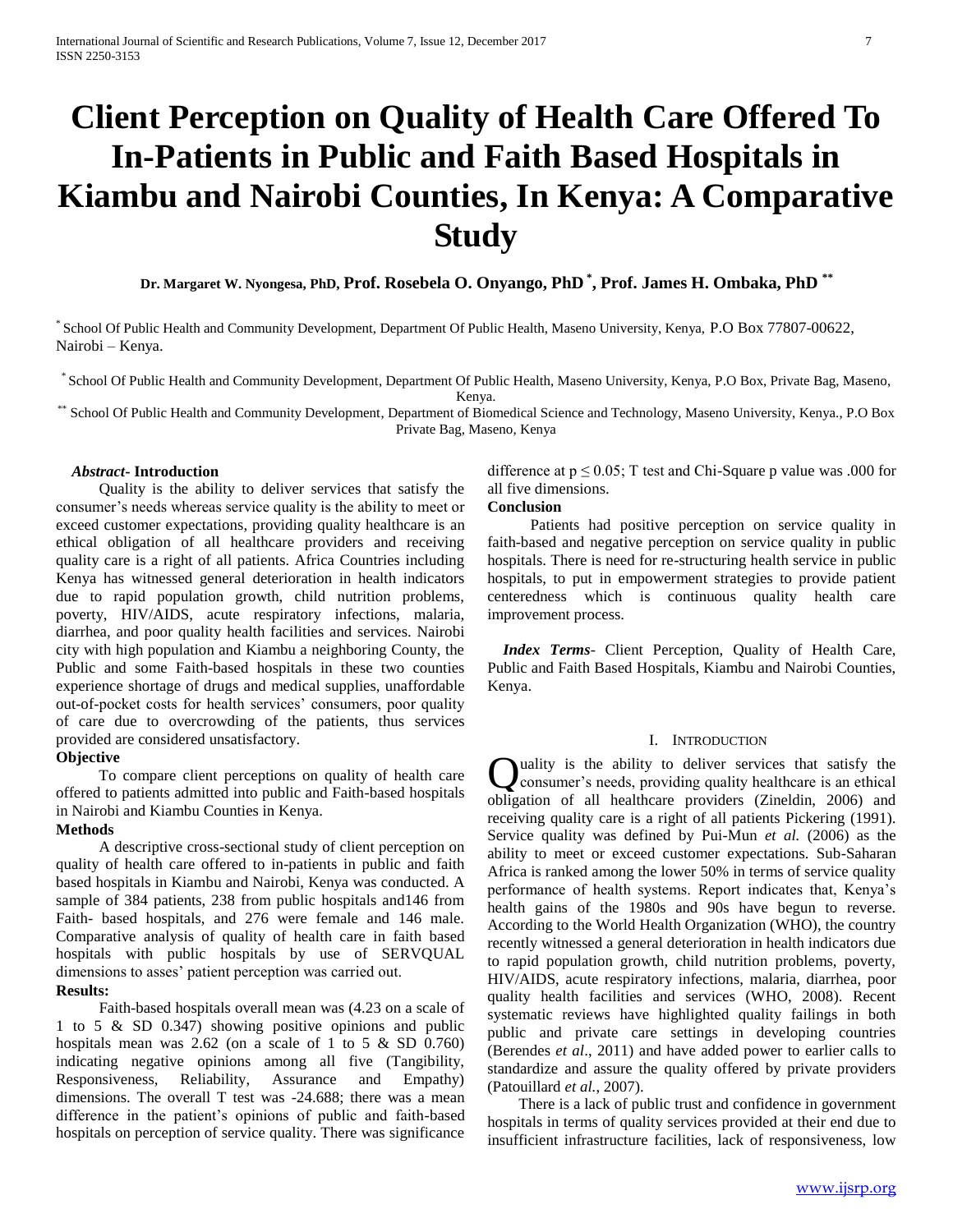reliability, and absence of empathy, obsolescent equipments, and minimal medicines availability (Zahida,2012). This challenge demands well developed performance health systems to efficiently and effectively address the problem WHO (2000). The current study therefore uses SERVQUAL instruments to assess the perception of patients on service quality in public and faithbased hospitals in Kenya.

### II. SIGNIFICANCE OF THE STUDY

 The findings of study would be relevant and valuable to stakeholders in health care sector including health system developers, policy makers and more importantly to hospital management team to understand areas of improvement. This research results would further help healthcare providers to understand customer's preferences by identifying the service quality dimensions that contribute to patients satisfaction. The hospitals could use the instrument (questionnaires) of this study to collect data about their patients' perceptions in order to make strategic decisions. Finally, the findings would direct intervention efforts to improve health care provision for better treatment outcome for patients.

#### III. METHODS

 A descriptive cross-sectional study of client perception on quality of health care offered to in-patients in public and faith based hospitals in Kiambu and Nairobi was conducted. Study setting was based in Public and faith-based hospitals. This study targeted all the in-patients aged 18 years and above who attend health services in level four public and faith based hospitals in Kiambu and Nairobi counties in Kenya, Kothari (2008).

The sample size of 384 in-patients was determined using Fisher's formula. Sampling the study used stratified random sampling to select 384 in- patient from the target population. Proportionanate stratification was used to select the sample size per hospital and strata subsets were then pooled to form a random sample (Greener, 2008). Sample size in each stratum was determined proportional to the stratum's size. Systematic sampling was used to select patient to be interviewed at exit point. Questionnaire was developed for perception of patients on service offered by faith- based with public hospitals. The questionnaire contained

structured or closed questions that required respondents exercise judgment on five-point Likert scale was used. Twenty six instruments were modified from SERVQUAL instruments to reflect the environment in which the study was undertaken (Brysland and Curry, 2001).

 Descriptive statistics were derived and used to analyze (using SPSSS version 22.0) perception of patients on service quality by use of percentage, frequencies, mean and standard deviation. Inferential statistical analysis was undertaken to enhance further insights of the data on perception of patient on service quality. Formulated hypothesis was tested using; Chi-Square to test significant differences among the type of hospitals at P value 0.05 and T- test to test the difference in means between public with faith-based hospitals service quality, and this was an equivalent of independent sample T-Test.

 Approval to undertake the research was sought and obtained from Maseno University Graduate School and Maseno University School of Public Health and Community Development; permission to conduct research in hospitals was obtained from National Council for Science and Technology, Kenya and from ethics committee of the study hospitals.

#### IV. RESULTS

 Descriptive analysis of five dimensions containing 26 scale questions on perception of patients on service quality in public with faith-based. The results of the respondents in Table 1.1 reveal that overall perception of the patients on tangibility dimension was perceived with higher satisfaction physical facilities appealing 64.4%, cleanliness in the ward 63.7%, toilet clean 58.9%, hospital linen are clean 58.9% in faith-based hospitals as compared with public hospitals, among all factors on tangibility except the cost of services that was perceived low in both public and faith-based hospitals the satisfaction was 23.5% in public hospitals and 23.3% in faith-based hospitals. The tangibility factor that the patients perceived to be worse in public hospitals was cleanliness of the toilet that scored as low as 1.3% and hospital linens cleanliness score 44.5% strongly disagree. Generally the level of cleanliness in public hospitals was rated low among all the factors on tangibility dimension in public hospitals as shown in Table 1.1.

| Type<br>of<br>facility |                                 | Strongly<br>Disagree |      | Disagree |      |             | Undecided | Agree       |      | <b>Strongly Agree</b> |      | Total |       |
|------------------------|---------------------------------|----------------------|------|----------|------|-------------|-----------|-------------|------|-----------------------|------|-------|-------|
|                        |                                 | n                    | $\%$ | n        | %    | $\mathbf n$ | $\%$      | $\mathbf n$ | %    | n                     | $\%$ | n     | %     |
| Public                 | Physical<br>facilities<br>are   | 45                   | 18.9 | 63       | 26.5 | 3           | 1.3       | 91          | 38.2 | 36                    | 15.1 | 238   | 100.0 |
| Faith<br>based         | visually<br>appealing           | $\Omega$             | 0.0  | 3        | 2.1  | ↑           | 1.4       | 47          | 32.2 | 94                    | 64.4 | 146   | 100.0 |
| Public                 | Cleanliness in<br>the ward/room | 88                   | 37.0 | 107      | 45.0 | 2           | .8        | 35          | 14.7 | 6                     | 2.5  | 238   | 100.0 |
| Faith<br>based         | is high                         | $\Omega$             | 0.0  | 2        | 1.4  | $\Omega$    | 0.0       | 51          | 34.9 | 93                    | 63.7 | 146   | 100.0 |

**Table 1.1: Tangibility**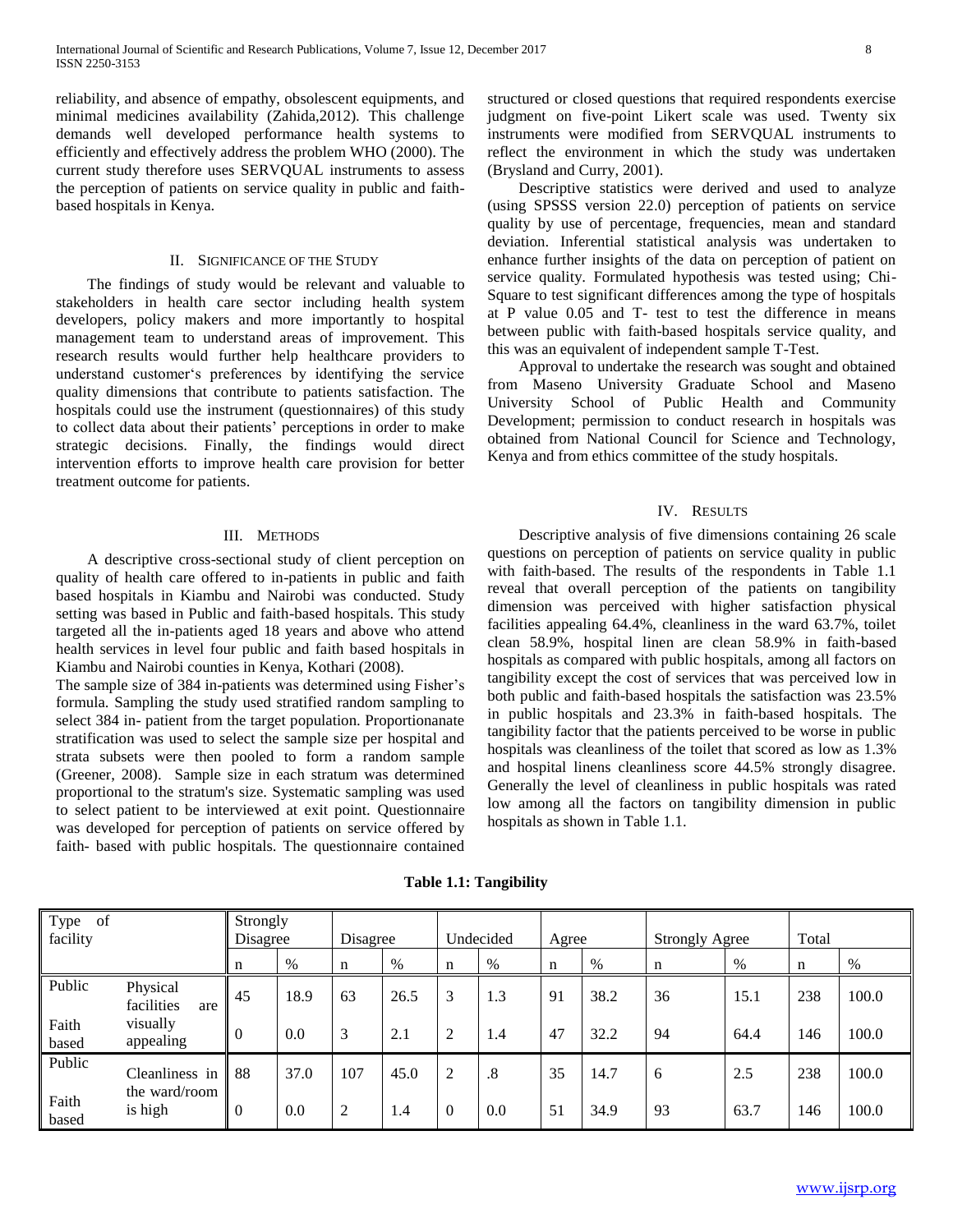| Public         | Toilet                                           | 144          | 60.5 | 70 | 29.4 | $\overline{4}$ | 1.7 | 17 | 7.1  | $\overline{3}$ | 1.3  | 238 | 100.0 |
|----------------|--------------------------------------------------|--------------|------|----|------|----------------|-----|----|------|----------------|------|-----|-------|
| Faith<br>based | facilities<br>are<br>clean                       | $\Omega$     | 0.0  | 5  | 3.4  | $\Omega$       | 0.0 | 55 | 37.7 | 86             | 58.9 | 146 | 100.0 |
| Public         | Hospital                                         | 106          | 44.5 | 79 | 33.2 | $\Omega$       | 0.0 | 48 | 20.2 | 5              | 2.1  | 238 | 100.0 |
| Faith<br>based | linens<br>are<br>clean                           | $\Omega$     | 0.0  | 9  | 6.2  | 1              | .7  | 50 | 34.2 | 86             | 58.9 | 146 | 100.0 |
| Public         | Diagnostic<br>services<br>are                    | 70           | 29.4 | 64 | 26.9 | 3              | 1.3 | 89 | 37.4 | 12             | 5.0  | 238 | 100.0 |
| Faith<br>based | available<br>and<br>reliable                     | $\Omega$     | 0.0  | 20 | 13.7 | 5              | 3.4 | 63 | 43.2 | 58             | 39.7 | 146 | 100.0 |
| Public         | The<br>hospital<br>adequate<br>has               | 73           | 30.7 | 93 | 39.1 | $\overline{4}$ | 1.7 | 59 | 24.8 | 9              | 3.8  | 238 | 100.0 |
| Faith<br>based | health service<br>providers                      | $\mathbf{0}$ | 0.0  | 51 | 34.9 | 5              | 3.4 | 51 | 34.9 | 39             | 26.7 | 146 | 100.0 |
| Public         | The medicines                                    | 64           | 26.9 | 80 | 33.6 | $\overline{4}$ | 1.7 | 67 | 28.2 | 23             | 9.7  | 238 | 100.0 |
| Faith<br>based | available<br>are<br>in this hospital             | 2            | 1.4  | 14 | 9.6  |                | .7  | 59 | 40.4 | 70             | 47.9 | 146 | 100.0 |
| Public         | cost of<br>The<br>services                       | 26           | 10.9 | 73 | 30.7 | $\overline{4}$ | 1.7 | 79 | 33.2 | 56             | 23.5 | 238 | 100.0 |
| Faith<br>based | in<br>received<br>this hospital is<br>reasonable | 36           | 24.7 | 30 | 20.5 | 5              | 3.4 | 41 | 28.1 | 34             | 23.3 | 146 | 100.0 |

 From Table 1.2 on tangibility 100% of patients in public facilities interviewed disagreed whereas 80.4% of those in faithbased facilities agreed. In public 100% strongly disagreed while

in faith-based 92% strongly agreed among responded interviewed.

|             |           |                               | Type of facility |             |        |
|-------------|-----------|-------------------------------|------------------|-------------|--------|
|             |           |                               | Public           | Faith based | Total  |
| Tangibility | Strongly  | Count                         | 17               | $\theta$    | 17     |
|             | disagree  | $\%$<br>within<br>Tangibility | 100.0%           | 0.0%        | 100.0% |
|             | Disagree  | Count                         | 121              | $\Omega$    | 121    |
|             |           | within<br>$\%$<br>Tangibility | 100.0%           | $0.0\%$     | 100.0% |
|             | Undecided | Count                         | 74               | 10          | 84     |
|             |           | within<br>$\%$<br>Tangibility | 88.1%            | 11.9%       | 100.0% |
|             | Agree     | Count                         | 22               | 90          | 112    |
|             |           | within<br>$\%$<br>Tangibility | 19.6%            | 80.4%       | 100.0% |
|             | Strongly  | Count                         | $\overline{4}$   | 46          | 50     |
|             | agree     | within<br>$\%$<br>Tangibility | 8.0%             | 92.0%       | 100.0% |
| Total       |           | Count                         | 238              | 146         | 384    |
|             |           | within<br>$\%$<br>Tangibility | 62.0%            | 38.0%       | 100.0% |

**Table 1.2 Tangibility by type of facility**

 Under null hypothesis, there is independence (no relationship) in perception of patients by type of health facility under tangibility dimension. With Pearson Chi Square value of 0.000 less than the set p value 0.05 this results being statistically significant, we reject the null hypothesis and conclude that perception among patients in the two types of facilities within tangibility dimension is dependent. Patients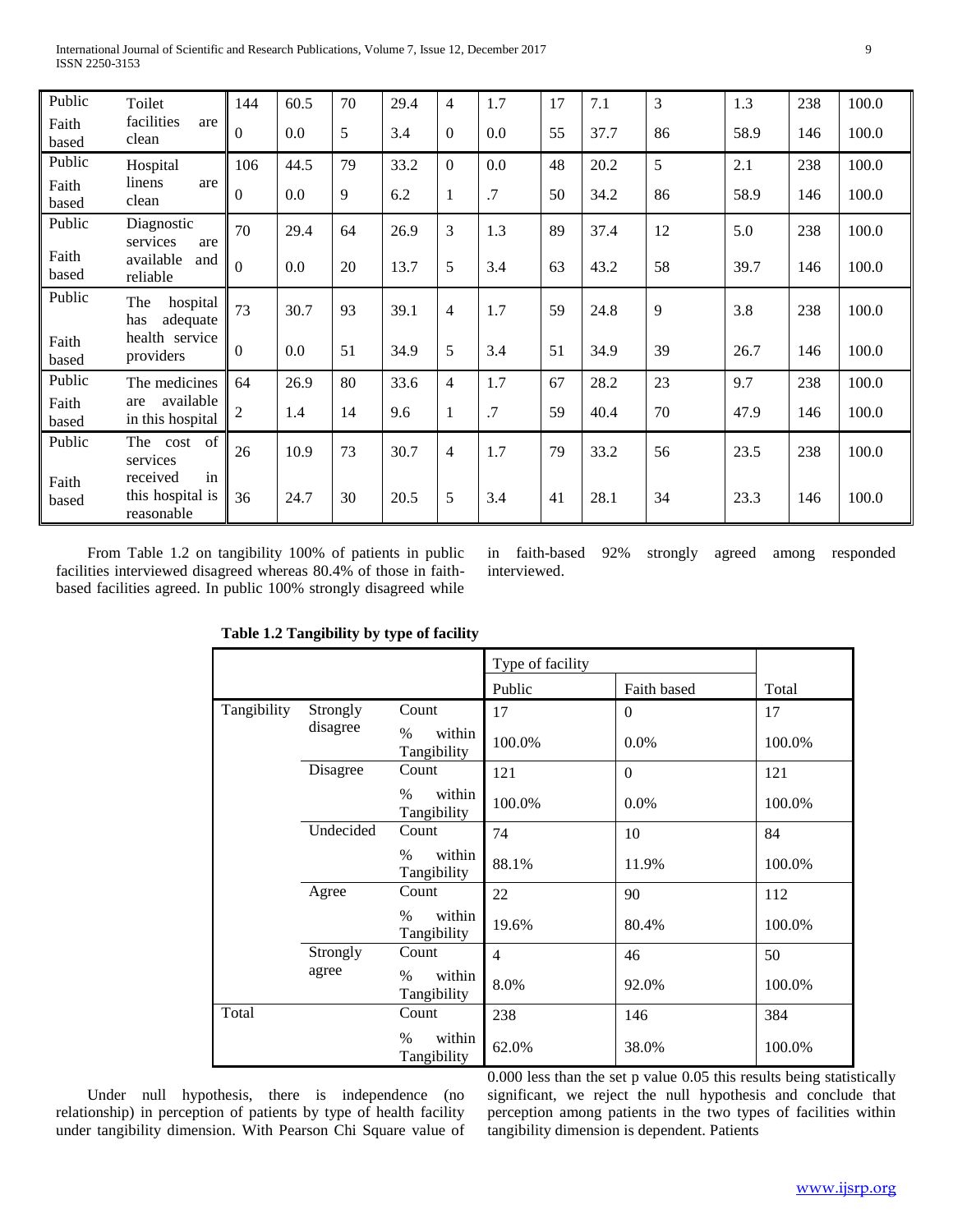from faith based hospitals as from the descriptive statistics show they have positive perceptions for the tangibility dimension whereas those from the public hospitals have negative perceptions and this has been confirmed as being statistically significant with the Chi-Square analysis.

|                                 |                   | Table 1.3 Chi-Square Tests |                                        |
|---------------------------------|-------------------|----------------------------|----------------------------------------|
|                                 | Value             | df                         | Asymptotic Significance<br>$(2-sided)$ |
| Pearson Chi-Square              | $255.979^{\rm a}$ | $\overline{4}$             | .000                                   |
| Likelihood Ratio                | 309.907           | $\overline{4}$             | .000                                   |
| Linear-by-Linear<br>Association | 220.891           |                            | .000                                   |
| N of Valid Cases                | 384               |                            |                                        |

 The results of perception of patients on service quality as shown in Table 1.4 indicates that in public hospitals the dimension of tangibility, patients perceived low satisfaction that's 7.9% strongly agree and 25. 5 % agree while in faith-based hospitals patient perceive high satisfaction with service quality on tangibility of 47.9% strongly agree and 35.7% agree. On the other hand dimension of responsiveness public hospital scored 5.8% strongly agree and 27.5% agree showing that the perception of patients was low on dimension of responsiveness on service quality. Whereas, patients from faith-based hospitals perceived high satisfaction with responsiveness scoring 43.2% strongly agree and 38.9% agree. This represents Patients perceptions regarding service quality on reliability in public hospitals are not up to satisfaction that's 6.4% strongly agree and 36.3% agree respectively in the faith-based hospitals patient

perceived services quality on assurance to be satisfactory with 40.4% strongly agreed and 53.6% that the dimension of assurance was perceived with higher satisfaction. Among the respondents interviewed they perceived low satisfaction with the dimension of empathy in public hospitals with rating 4.8% strongly agreed and 29.9% agree while in faith-based hospitals patients perceived higher satisfaction with the service quality dimension on empathy with rating as 49.6% strongly agree and 42.1% agree. Therefore, the results of the respondents in Table 1.4 reveal that overall perception of the patients on five dimensions of service quality they perceived higher satisfaction in faith-based hospitals as compared with public hospitals among all five dimensions.

|                                                      | <b>Strongly</b><br><b>Disagree</b> | <b>Disagree</b> | <b>Undecided</b> | Agree | <b>Strongly</b><br>Agree | <b>Total</b> |
|------------------------------------------------------|------------------------------------|-----------------|------------------|-------|--------------------------|--------------|
| Tangibility<br><b>Public Hospitals</b>               | 32.4%                              | 33.0%           | 1.3%             | 25.5% | 7.9%                     | 100%         |
| Tangibility Faith<br><b>Based Hospitals</b>          | 3.3%                               | 11.5%           | 1.6%             | 35.7% | 47.9%                    | 100%         |
| Responsiveness<br><b>Public Hospitals</b>            | 23.5%                              | 39.7%           | 3.4%             | 27.5% | 5.8%                     | 100%         |
| Responsiveness<br>Faith<br>Based<br><b>Hospitals</b> | 2.7%                               | 10.8%           | 4.4%             | 38.9% | 43.2%                    | 100%         |
| <b>Reliability Public</b><br>Hospitals               | 17.0%                              | 37.8%           | 2.4%             | 36.3% | 6.4%                     | 100%         |
| Reliability Faith<br><b>Based Hospitals</b>          | 0.0%                               | 3.8%            | 2.2%             | 53.6% | 40.4%                    | 100%         |
| Assurance Public<br>Hospitals                        | 21.1%                              | 34.9%           | 1.8%             | 28.0% | 14.3%                    | 100%         |
| Faith<br>Assurance<br><b>Based Hospitals</b>         | 0.5%                               | 6.8%            | 1.0%             | 42.1% | 49.6%                    | 100%         |

**Table 1.4: Perception of Patients on Service Quality in Public and Faith-Based Hospitals**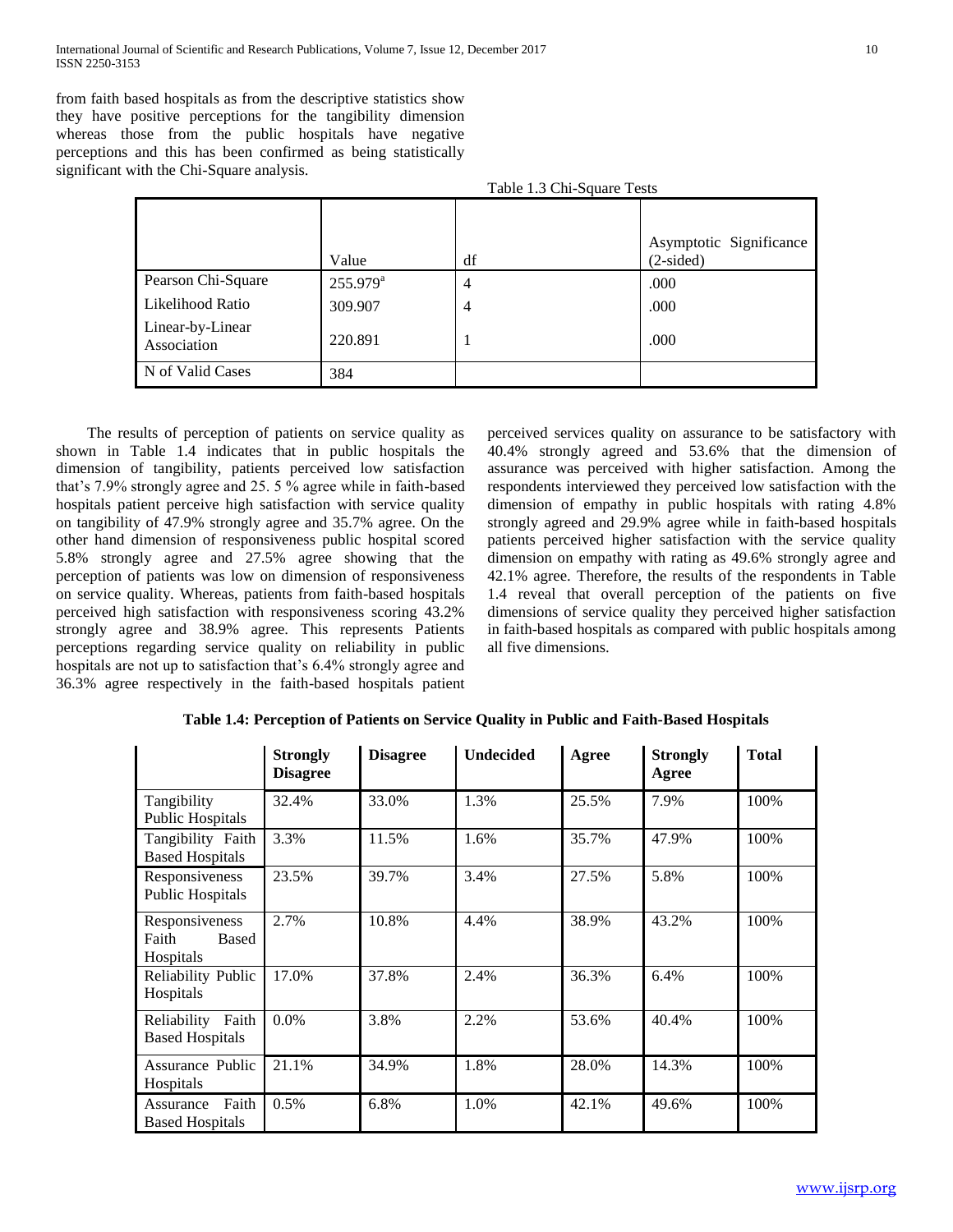| Public<br>Empathy<br>Hospitals             | 20.7%   | 41.1% | 3.5% | 29.9% | 4.8%  | 100% |
|--------------------------------------------|---------|-------|------|-------|-------|------|
| Faith<br>Empathy<br><b>Based Hospitals</b> | $0.0\%$ | 6.7%  | 1.5% | 46.2% | 45.5% | 100% |

 In the Figure 1.1 on perception of patients on service quality in public and faith-based hospitals, across all five dimensions as shown in the Figure 1.1 shows that patients are overall satisfied from the services provided by faith-based hospitals as compared with service provided by public hospitals as shown in the Figure 1.1.



**Figure 1.1: Perception of patients on service quality**

## **Perception of Patients on Service Quality in Public and Faith- Based Hospitals**

 The descriptive analysis of mean and standard deviation of the respondents in faith-based hospitals reveals that overall satisfaction of the patients (i.e.4.23 on a scale of 1 to 5, where 1  $=$  Strongly disagree and  $5 =$  Strongly Agree) is approximately near to 4.0 which is closer to the opinion "Agree" that shows patients on overall are satisfied with the services provided by Faith- based hospitals. Among the Individual variables, all factors have a mean greater than 4 which indicate that patients have high opinion on all the five dimensions. The standard deviation in all cases is less than 1 this shows that there is less

variation in the responses while in public hospitals descriptive analysis shows that the respondents in public hospitals reveals that overall satisfaction of the patients (i.e.2.62 on a scale of 1 to 5, where  $1 =$  Strongly disagree and  $5 =$  Strongly agree) is approximately near to 2.0 which is closer to the opinion "Disagree" that shows patients on overall are not satisfied with the services provided by Public hospitals. Among the Individual variables, all of them have a mean less than 3 which indicated that patients have low opinion on all the five dimensions. The standard deviation in all cases is closer to 1 that shows that there is great variation in the responses as shown in Table 1.5.

| <b>Dimensions</b><br><b>Type of facility</b> | N   | <b>Minimum</b> | <b>Maximum</b> | <b>Mean</b> | <b>Std. Deviation</b> |
|----------------------------------------------|-----|----------------|----------------|-------------|-----------------------|
| Tangibility: Faith-<br>based hospitals       | 146 | 3              |                | 4.14        | 0.504                 |
| Public hospitals                             | 238 |                |                | 2.43        | 0.778                 |

**Table 1.5: Descriptive Statistics of Mean**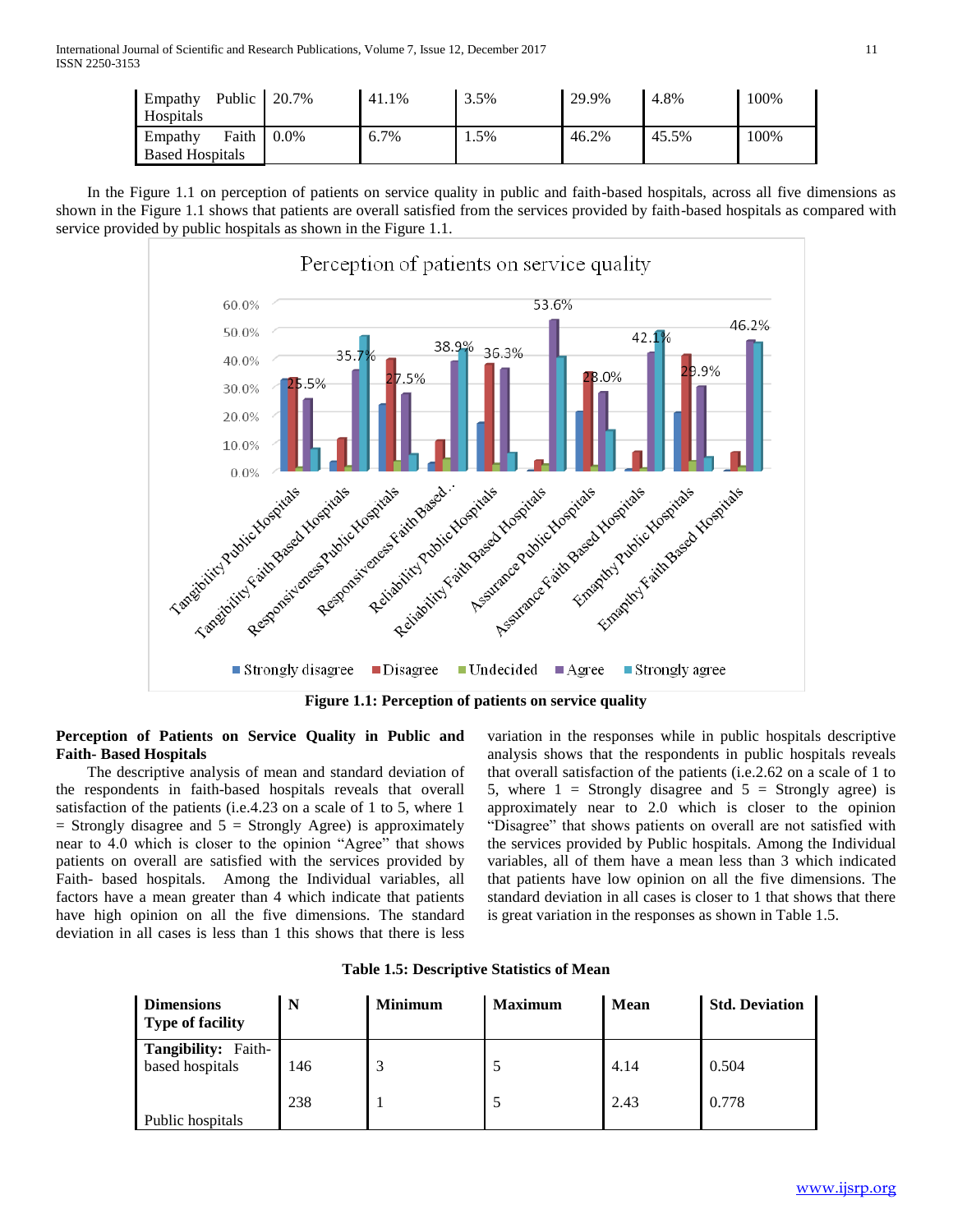| <b>Responsiveness:</b><br>Faith-based      | 146 | 3 | 5 | 4.09 | 0.379 |
|--------------------------------------------|-----|---|---|------|-------|
| hospitals                                  | 238 | 1 | 5 | 2.52 | 0.815 |
| Public hospitals                           |     |   |   |      |       |
| Reliability : Faith-                       |     |   |   |      |       |
| based hospitals                            | 146 | 3 | 5 | 4.31 | 0.448 |
|                                            | 238 | 1 | 5 | 2.77 | 0.909 |
| Public hospitals                           |     |   |   |      |       |
| <b>Assurance</b> : Faith-                  |     |   |   |      |       |
| based hospitals                            | 146 | 3 | 5 | 4.33 | 0.480 |
|                                            |     |   |   |      |       |
|                                            | 238 | 1 | 5 | 2.79 | 0.913 |
| Public hospitals                           |     |   |   |      |       |
| <b>Empathy</b> : Faith-<br>based hospitals | 146 | 3 | 5 | 4.31 | 0.516 |
|                                            |     |   |   |      |       |
|                                            |     |   |   |      | 0.760 |
|                                            | 238 | 3 | 5 | 2.57 |       |
| Public hospitals                           |     |   |   |      |       |
|                                            |     |   |   |      |       |
| Overall:<br>Faith-                         | 146 | 3 | 5 | 4.23 | 0.347 |
| based hospitals                            |     |   |   |      |       |
|                                            | 238 | 1 | 5 | 2.62 | 0.891 |
|                                            |     |   |   |      |       |
| Overall:<br>Public                         |     |   |   |      |       |
| hospitals                                  |     |   |   |      |       |

 T test analysis for perception of patient on public and faithbased hospitals where one sample test. T test was used to test if there was a mean difference in the dimensions taking the neutral rating as the mean. The hypotheses for the dimensions were formulated as shown in Table 1.6 of One-Sample Test for Public Hospitals.

H1: The opinion of patients regarding tangibility is neutral ( $\mu$  = 3)

H2: The opinion of patients regarding reliability is neutral ( $\mu = 3$ ) H3: The opinion of patients regarding responsiveness is neutral  $(\mu = 3)$ 

H4: The opinion of patients regarding assurance is neutral ( $\mu = 3$ )

H5: The opinion of patients regarding empathy is neutral ( $\mu = 3$ ).

 From results in Table 1.6 all the dimensions are statistically significant at 0.05. The means of the patients have either dominated positive or negative perception about the factors within all the five dimensions. From the t value mean different at 95% confidence interval of the difference determined whether the patient agree or disagree depending on the values (positive or negative). As in the Table 1.6 faith-based hospitals had positive values whereas those from public hospitals had negative values. The results indicate that respondents from faith-based hospitals agreed with the dimensions whereas those from public hospitals disagreed.

|                 |                      | Test Value $=$ 3      |                      |                       |                 |                        |                    |                         |                                                                |                         |                        |                       |
|-----------------|----------------------|-----------------------|----------------------|-----------------------|-----------------|------------------------|--------------------|-------------------------|----------------------------------------------------------------|-------------------------|------------------------|-----------------------|
|                 |                      |                       | df                   |                       | Sig. (2-tailed) |                        | Mean<br>Difference |                         | 95% Confidence Interval of<br>the Difference<br>Upper<br>Lower |                         |                        |                       |
|                 |                      |                       |                      |                       |                 |                        |                    |                         |                                                                |                         |                        |                       |
|                 | Publi<br>$\mathbf c$ | Faith<br><b>Based</b> | Publi<br>$\mathbf c$ | Faith<br><b>Based</b> | Public          | Faith<br>Base<br>d     | Publ<br>ic         | Faith<br>۰<br>Base<br>d | Publi<br>$\mathbf{C}$                                          | Faith<br>-<br>Base<br>d | Publ<br>1 <sup>c</sup> | Faith<br><b>Based</b> |
| Tangibilit<br>y | 11.20                | 27.26                 | 237                  | 145                   | 0.000           | 0.00<br>$\overline{0}$ | ۰<br>0.56          | 1.13<br>6               | $-0.66$                                                        | 1.05                    | 0.47                   | 1.22                  |

## **Table 1.6 : One-Sample Test for Public and Faith-based hospitals**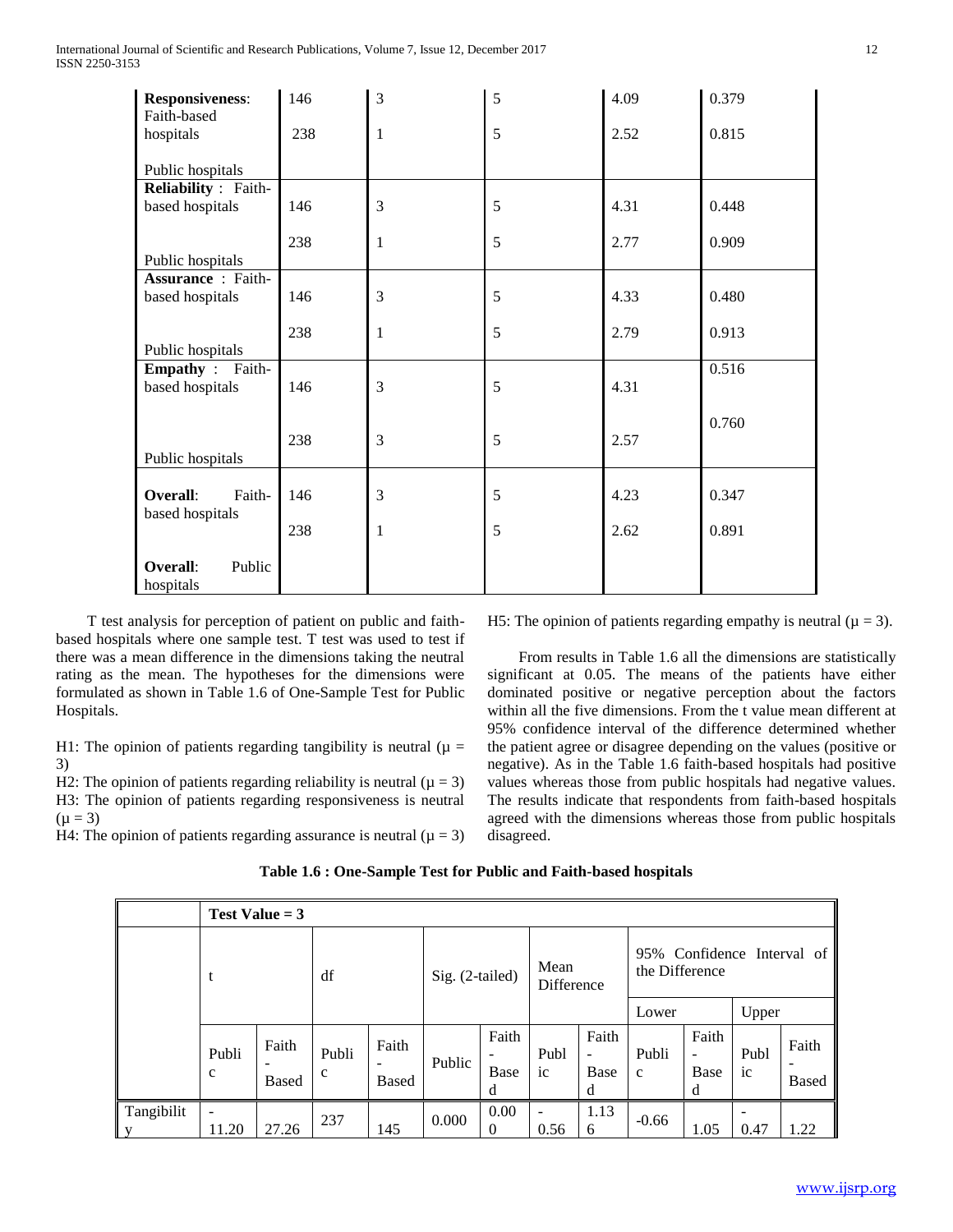|                    | 9                                 |       |     |     |       |                        | 5         |           |         |      |      |      |
|--------------------|-----------------------------------|-------|-----|-----|-------|------------------------|-----------|-----------|---------|------|------|------|
| Responsiv<br>eness | $\overline{\phantom{a}}$<br>9.036 | 34.74 | 237 | 145 | 0.000 | 0.00<br>$\overline{0}$ | 0.47<br>7 | 1.08<br>9 | $-0.58$ | 1.03 | 0.37 | 1.15 |
| Reliability        | 3.853                             | 35.24 | 237 | 145 | 0.000 | $0.00\,$<br>$\Omega$   | 0.22      | 1.30      | $-0.34$ | 1.23 | 0.11 | 1.38 |
| Assurance          | 3.465                             | 33.57 | 237 | 145 | 0.001 | 0.00<br>$\overline{0}$ | 0.20<br>5 | 1.33<br>3 | $-0.32$ | 1.25 | 0.09 | 1.41 |
| Empathy            | $-7.42$                           | 30.6  | 237 | 145 | 0.000 | 0.00<br>$\mathbf{0}$   | 0.42<br>9 | 1.30<br>7 | $-0.54$ | 1.22 | 0.31 | 1.39 |

 In the table 1.7 the summary of descriptive results shows that the mean score of public are less than 3.0 implying negative perception while the mean score in faith-based is more than 3 indicating positive perception

**Table 1.7: Summary of Descriptive Statistic of Faith-Based & Public Hospitals**

| Type of facility |             | N   | Mean | <b>Std. Deviation</b> | Std. Error Mean |
|------------------|-------------|-----|------|-----------------------|-----------------|
| Tangibility      | Public      | 238 | 2.43 | .778                  | .050            |
|                  | Faith-based | 146 | 4.14 | .504                  | .042            |
| Responsiveness   | Public      | 238 | 2.52 | .815                  | .053            |
|                  | Faith-based | 146 | 4.09 | .379                  | .031            |
| Reliability      | Public      | 238 | 2.77 | .909                  | .059            |
|                  | Faith-based | 146 | 4.31 | .448                  | .037            |
| Assurance        | Public      | 238 | 2.79 | .913                  | .059            |
|                  | Faith-based | 146 | 4.33 | .480                  | .040            |
| Empathy          | Public      | 238 | 2.57 | .891                  | .058            |
|                  | Faith-based | 146 | 4.31 | .516                  | .043            |
| Overall          | Public      | 238 | 2.62 | .760                  | .049            |
|                  | Faith-based | 146 | 4.23 | .347                  | .029            |

 The independent-samples t-test was used to compare the means between hospital types that is public and faith-based hospitals for each dimension and an overall for all the patients. The analysis depicting that all the hypotheses are rejected and there is significant difference in the opinion of patient's perception on service quality in public and faith-based hospitals. That is the satisfaction factors differ on the basis of the hospitals type among all the five dimensions of service quality.

| Table 1.8: Independent Samples Test for Public and faith-Based Hospitals |  |  |
|--------------------------------------------------------------------------|--|--|
|--------------------------------------------------------------------------|--|--|

|             |                               | Levene's Test for<br>Equality<br>Variances | of   | t-test for Equality of Means |     |                |            |               |                                                          |          |
|-------------|-------------------------------|--------------------------------------------|------|------------------------------|-----|----------------|------------|---------------|----------------------------------------------------------|----------|
|             |                               |                                            |      |                              |     | Sig.<br>$(2 -$ | Mean       | Std.<br>Error | Confidence<br>95%<br>of<br>Interval<br>the<br>Difference |          |
|             |                               | $\mathbf F$                                | Sig. |                              | df  | tailed)        | Difference | Difference    | Lower                                                    | Upper    |
| Tangibility | Equal<br>variances<br>assumed | 23.007                                     | .000 | $-23.566$                    | 382 | .000           | $-1.701$   | .072          | $-1.843$                                                 | $-1.559$ |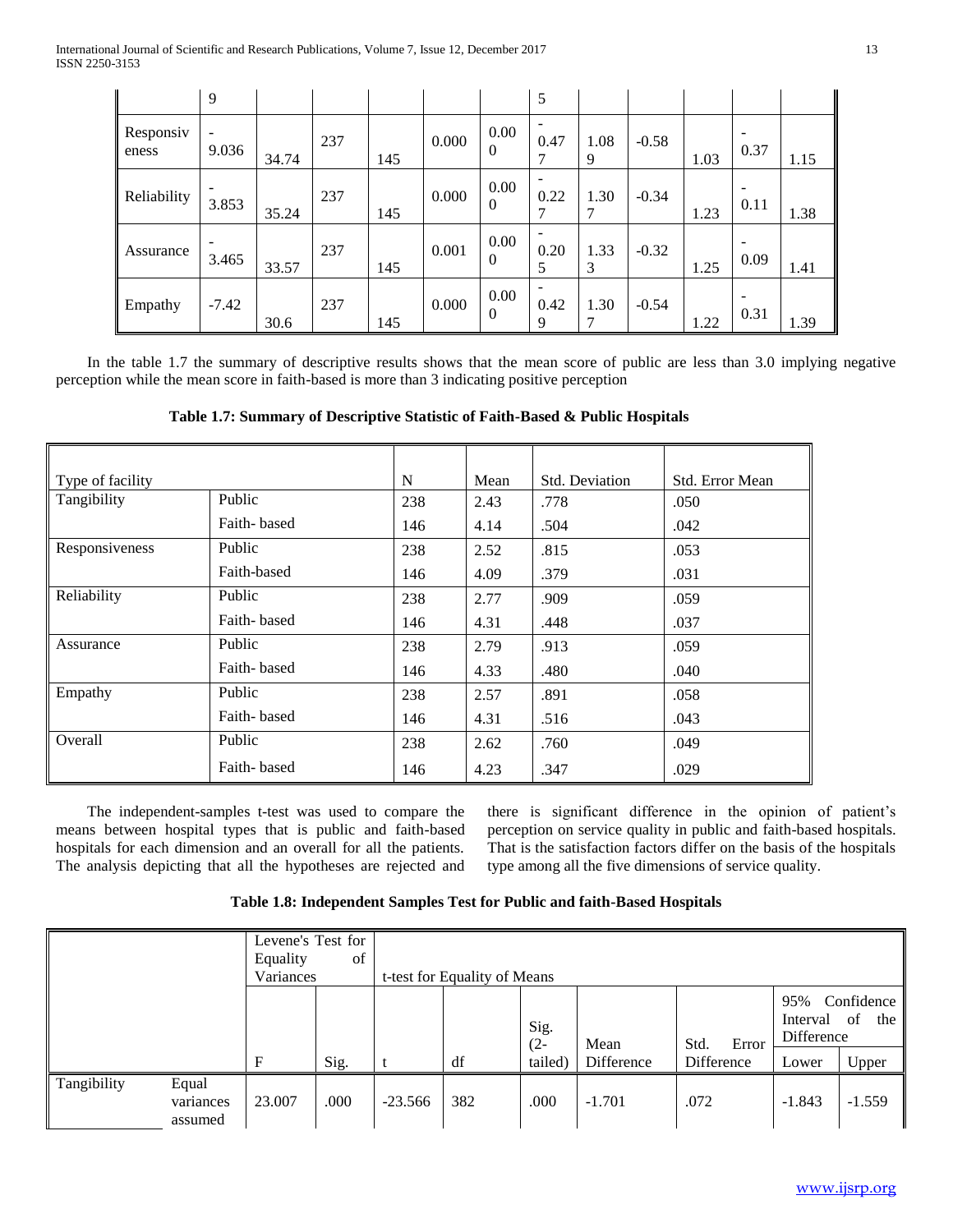|                | Equal<br>variances<br>not<br>assumed   |        |      | $-26.008$ | 380.870 | .000 | $-1.701$ | .065 | $-1.830$ | $-1.573$ |
|----------------|----------------------------------------|--------|------|-----------|---------|------|----------|------|----------|----------|
| Responsiveness | Equal<br>variances<br>assumed          | 68.384 | .000 | $-21.817$ | 382     | .000 | $-1.566$ | .072 | $-1.708$ | $-1.425$ |
|                | Equal<br>variances<br>not<br>assumed   |        |      | $-25.501$ | 360.291 | .000 | $-1.566$ | .061 | $-1.687$ | $-1.446$ |
| Reliability    | Equal<br>variances<br>assumed<br>Equal | 67.189 | .000 | $-19.018$ | 382     | .000 | $-1.533$ | .081 | $-1.692$ | $-1.375$ |
|                | variances<br>not<br>assumed            |        |      | $-22.035$ | 367.683 | .000 | $-1.533$ | .070 | $-1.670$ | $-1.397$ |
| Assurance      | Equal<br>variances<br>assumed          | 62.105 | .000 | $-18.817$ | 382     | .000 | $-1.538$ | .082 | $-1.699$ | $-1.377$ |
|                | Equal<br>variances<br>not<br>assumed   |        |      | $-21.581$ | 374.412 | .000 | $-1.538$ | .071 | $-1.678$ | $-1.398$ |
| Empathy        | Equal<br>variances<br>assumed          | 41.442 | .000 | $-21.422$ | 382     | .000 | $-1.735$ | .081 | $-1.894$ | $-1.576$ |
|                | Equal<br>variances<br>not<br>assumed   |        |      | $-24.157$ | 380.891 | .000 | $-1.735$ | .072 | $-1.876$ | $-1.594$ |
| Overall        | Equal<br>variances<br>assumed          | 65.183 | .000 | $-24.168$ | 382     | .000 | $-1.615$ | .067 | $-1.746$ | $-1.483$ |
|                | Equal<br>variances<br>not<br>assumed   |        |      | $-28.320$ | 357.966 | .000 | $-1.615$ | .057 | $-1.727$ | $-1.503$ |

## V. CONCLUSION

 The study revealed that faith-based hospitals patients had higher satisfaction perception on services quality as compared to public hospitals. Therefore, the study revealed that there is difference in patient perception of service quality between faithbased and public hospitals. The current study has provided evidence that patients in public hospitals are found dissatisfied with health service provided.

### ACKNOWLEDGEMENTS

 l would like to make a special mention of the individuals and institutions that have made this research possible. My gratitude goes to Maseno University for granting me the opportunity to undertake a PhD degree. I also acknowledge, with gratitude the financial and moral support I received from the Sisters of St. Joseph of Mombasa. My special thanks to my supervisors Prof. Rosebella Onyango and Prof. James H. Ombaka for time, intellectual discussions and guidance throughout the research. I greatly recognize and appreciate their humility, and wealth of knowledge that enabled me to gather from their critiques.

 I wish to convey my sincere gratitude to Medical Superintendent of Kiambu, Mbagathi District hospitals, and the Hospital Administrators of Nazareth and Jamaa Mission hospitals and their teams for the permission to undertake the study in the institutions. I further acknowledge the contribution and enhanced knowledge received from friends during informal consultations especially Rev. Dr. H. Mativo. Last but not least, I thank all my respondents for sparing time to respond to my questionnaires.

God bless you all.